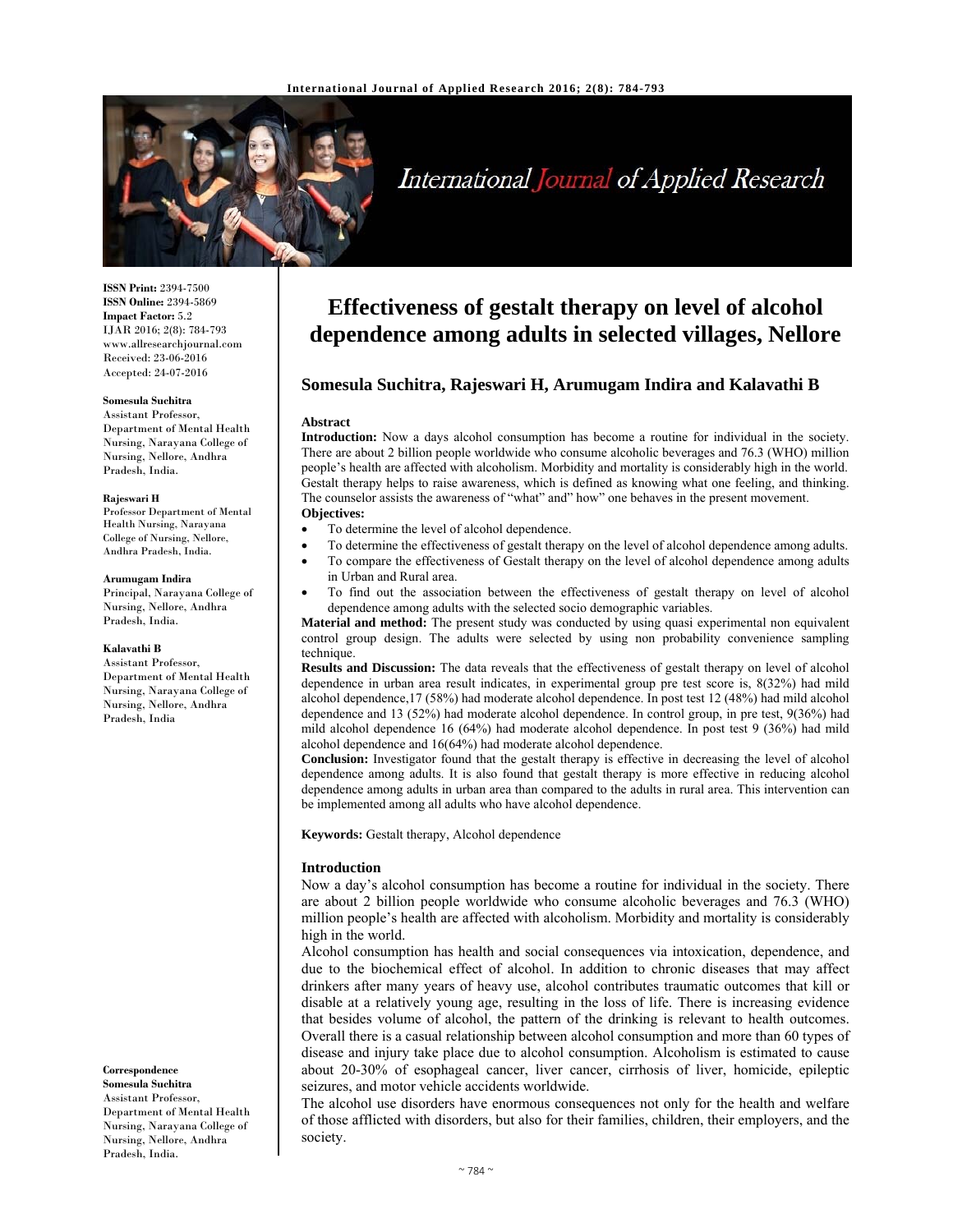Due to the alcohol consumption people may show symptoms of tolerance, withdrawal symptoms like anxiety, sweating, nausea and vomiting, insomnia, depression, irritability, fatigue, loss of appetite, head ache, severe withdrawal symptoms like hallucinations, confusion, seizures, fever, and agitation.

Alcoholism and alcohol abuse can also affect all aspects of life. The long term use can cause serious health complications, affecting virtually every organ in body, can also damage emotional stability, financial status career, ability to build and sustain satisfying relationship [5].

Alcohol dependence can be easily treated by various psychosocial interventions which includes behavioral therapy, support groups, aversion therapy and gestalt therapy.

Gestalt therapy helps to raise awareness, which is defined as knowing what one feeling, and thinking. The counselor assists the awareness of "what" and" how" one behaves in the present movement.

The gestalt therapy is growth towards maturation, which is related to the degree of responsibility the client is willing to assure and work toward integration such that he functions as a systematic whole, comprised of feelings, perception, thoughts, physical movements, and sensation. Change is not forced but is allowed to occur as the result of participation in various exercises. Changes occur as self awareness is enhanced, because this permits self regulation to take place. Some of the techniques used in gestalt therapy are, "Accept responsibility for choices made, May I feed you a sentence, Can you stay with this feeling, Shuttle between here and there (between reality and fantasy), Mothers and fathers/Husband and wife, I take responsibility for.... and Hot seat, these techniques helps to improve the personal responsibility, self awareness, solving the problem by themselves, and identify the need by self.

#### **Need for the Study**

Alcohol use disorder is the most prevalent mental disorder worldwide and rank high as a cause of disability burden in most regions of the world. It is estimated that 1.7% of people have alcohol use disorders and these disorder account for 1.4% of total world disease burden.

Heavy chronic alcohol consumption increase the risk of violence, depression, anxiety, psychosis, impairments of memory and learning and an increased risk of suicide.

Global prevalence rates estimates that the alcohol use disorders among adults were estimated the range from 0% to 16% in 2004, with the highest prevalence rates to be found in Eastern Europe.

A study was conducted on prevalence of alcohol dependence where 24% of the adult population were affected with alcohol dependence in England.

World Health Survey identified 1.4% of adult population suffer with alcohol use disorder in developed countries. A study by NIMHANS (2011) has shown that between 15% to 20% of Indian people consume alcohol. Among these 5 lakhs individual are present in Karnataka state.

A study conducted in AP on prevalence of alcohol dependence has identified 33.6% adults have alcohol dependence.

A prevalence study was conducted on alcoholism in Nellore which has identified that 17.8% adults have alcohol dependence.

As a part of treatment there are various therapies available for alcohol dependence syndrome. The gestalt therapy can be practiced easily without any expenditure and effectively. So, investigator is interested to identify the effectiveness of Gestalt therapy among the adults with alcoholic dependence syndrome.

### **Statement of the Problem**

A study to determine the effectiveness of Gestalt therapy on level of alcohol dependence among adults in selected villages, Nellore.

#### **Objectives**

- To determine the level of alcohol dependence.
- To determine the effectiveness of gestalt therapy on the level of alcohol dependence among adults.
- To compare the effectiveness of Gestalt therapy on the level of alcohol dependence among adults in Urban and Rural area.
- To find out the association between the effectiveness of gestalt therapy on level of alcohol dependence among adults with the selected socio demographic variables.

# **Hypotheses**

# **Null Hypotheses**

**H01**: There is no statistically significant difference on the level of alcohol dependence after implementation of gestalt therapy among adults.

**H02:** There is no statistically significant difference on the level of alcohol dependence after gestalt therapy among adults in urban area and rural area.

**H03:** There is no statistically significant association between the effectiveness of Gestalt therapy on level of alcohol dependence among adults with socio demographic variables.

#### **Research Hypotheses**

**H1:** There is a statistically significant difference on the level of alcohol dependence after implementation of gestalt therapy among adults.

**H2:** There is a statistically significant difference on the level of alcohol dependence after gestalt therapy among adults in urban area and rural area.

**H3:** There is a statistically significant association between the effectiveness of gestalt therapy on level of alcohol dependence among adults with their socio demographic variables.

#### **Methodology**

**Research Approach:** A quantitative research approach

**Research Design:** Quasi experimental Non equivalent control group design.

**Setting:** The study was conducted at Saraswathi Nagar and Kakupalli villages in Nellore district.

#### **Population:**

The population for the study is

**Target population:** Adults with alcohol dependence.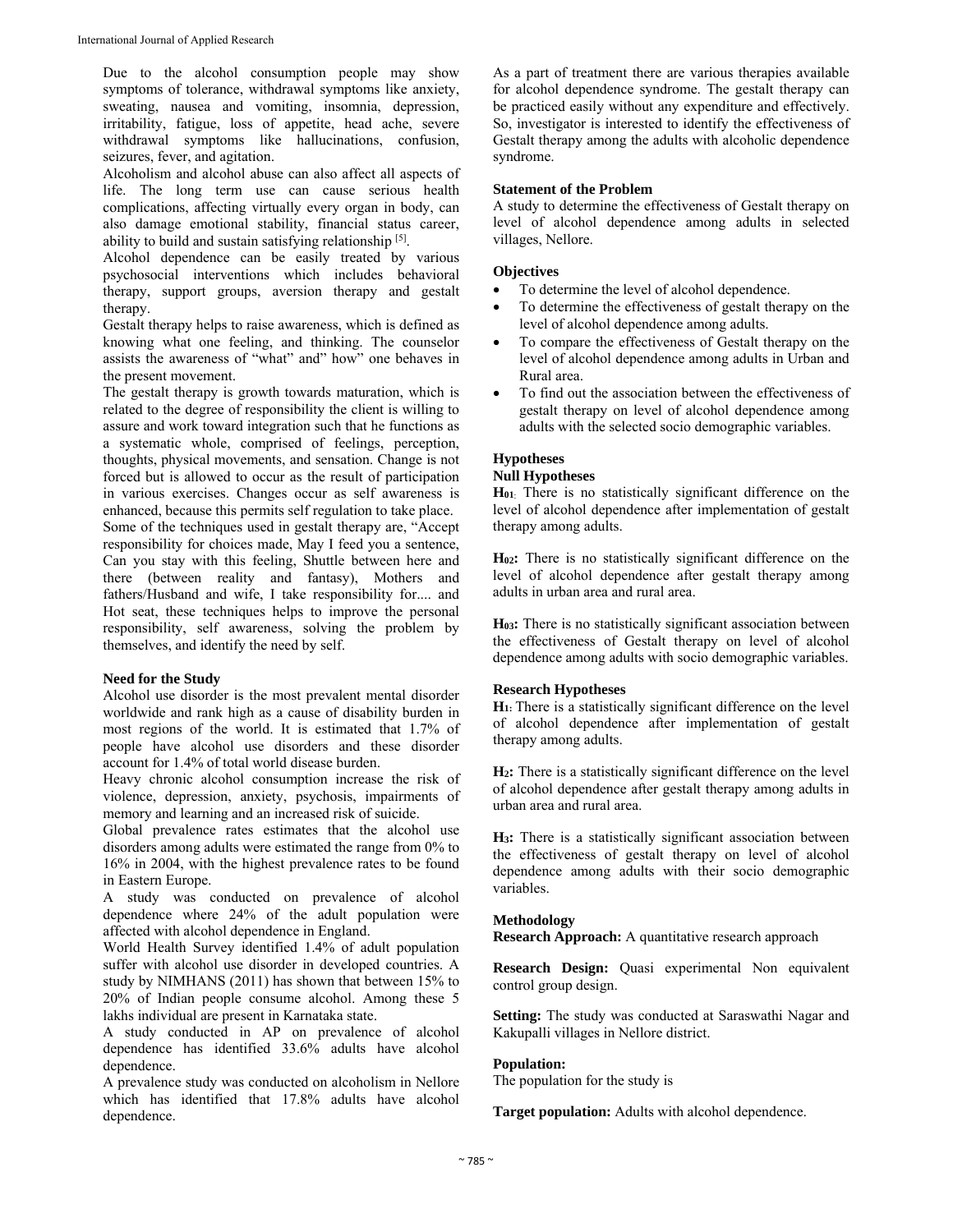## **Accessible population:** Adults with alcohol dependence

**Sample:** Adults with the age group between 20-60 years with alcohol dependence living in the Saraswathi Nagar and Kakupalli and who fulfill the inclusion criteria are the samples for the study.

**Sampling Technique:** non probability-convenience sampling technique.

**Sample Size:** The sample size consists of 100 adults with alcohol dependence. From Saraswathi Nagar, 50 adults were selected, out of which 25 were assigned to experimental group and 25 to control group. Among 50 adults selected in Kakupalli, 25 were assigned to experimental group and 25 to control group.

## **Sampling Criteria Inclusion criteria**

### **Adults who**

- Are willing to participate in the study.
- Have mild to moderate alcohol dependence.

# **Exclusion criteria**

# **Adults who**

- Are suffering from other psychiatric disorders like depression, schizophrenia
- Have any sensory impairment.
- Have complications of alcohol dependence.
- Have severe alcohol dependence.

## **Variables**

**Independent variable:** Gestalt therapy.

**Dependent variables:** Alcohol dependence.

**Demographic variables:** age in years, religion, education, occupation, marital status, type of family, family income, family history of alcoholism, habit of consuming alcohol influenced by, history of physical health problem, history of drug abuse, age at which alcohol consumption started.

**Extraneous variables:** Adults who are already taking treatment for alcohol dependence.

### **Description of Tool Tool consists of two parts**

Part-A: It includes socio demographic variables such as age in years, religion, education, occupation, marital status, type of family, family income, family history of alcoholism, habit of consuming alcohol influenced by, history of physical health problem, history of drug abuse, age at which alcohol consumption started.

Part-B: Severity of Alcohol Dependence Questionnaires (SADQ) which consists of 20 items about alcohol dependence.

## **Part-C**

**Sessions of Gestalt Therapy**  Session-1 Pre test Session-2 Assessment Session-3 Emergence of the problem Session-4 Working with external polarities using the techniques Session-5 Working with internal polarities using techniques Session-6 Self assessment Session-7 follow up, Session-8 Post test

## **Data Analysis and Interpretation**

| S.N | Data analysis             | <b>Method</b>                                            | <b>Remarks</b>                                                                                                                                                                                                                                                                                                                                                                   |
|-----|---------------------------|----------------------------------------------------------|----------------------------------------------------------------------------------------------------------------------------------------------------------------------------------------------------------------------------------------------------------------------------------------------------------------------------------------------------------------------------------|
|     | Descriptive<br>statistics | Mean and Standard<br>deviation<br>Frequency & percentage | Distribution of socio demographic variables<br>To determine the level of alcohol dependence.                                                                                                                                                                                                                                                                                     |
|     | Inferential<br>statistics | t-test<br>Paired 't' test<br>Chi-Square                  | To determine the effectiveness of gestalt therapy on alcohol dependence<br>among adults.<br>To compare the effectiveness of gestalt therapy on alcohol dependence<br>among adults in Urban and Rural area.<br>To find out the association between the effectiveness of gestalt therapy<br>on alcohol dependence among adults with their selected socio<br>demographic variables. |

## **Result and Discussion**

Section I: Frequency and percentage distribution of socio demographic variables of adults.

**Section II:** Frequency and percentage distribution of level of alcohol dependence among adults.

Section III: Effectiveness of Gestalt therapy on level of alcohol dependence among adults.

**Section IV:-**Comparison of effectiveness of Gestalt therapy on alcohol dependence among adults in urban and rural area.

Section V: Association between the effectiveness of Gestalt therapy on level of alcohol dependence among adults with their socio demographic variables.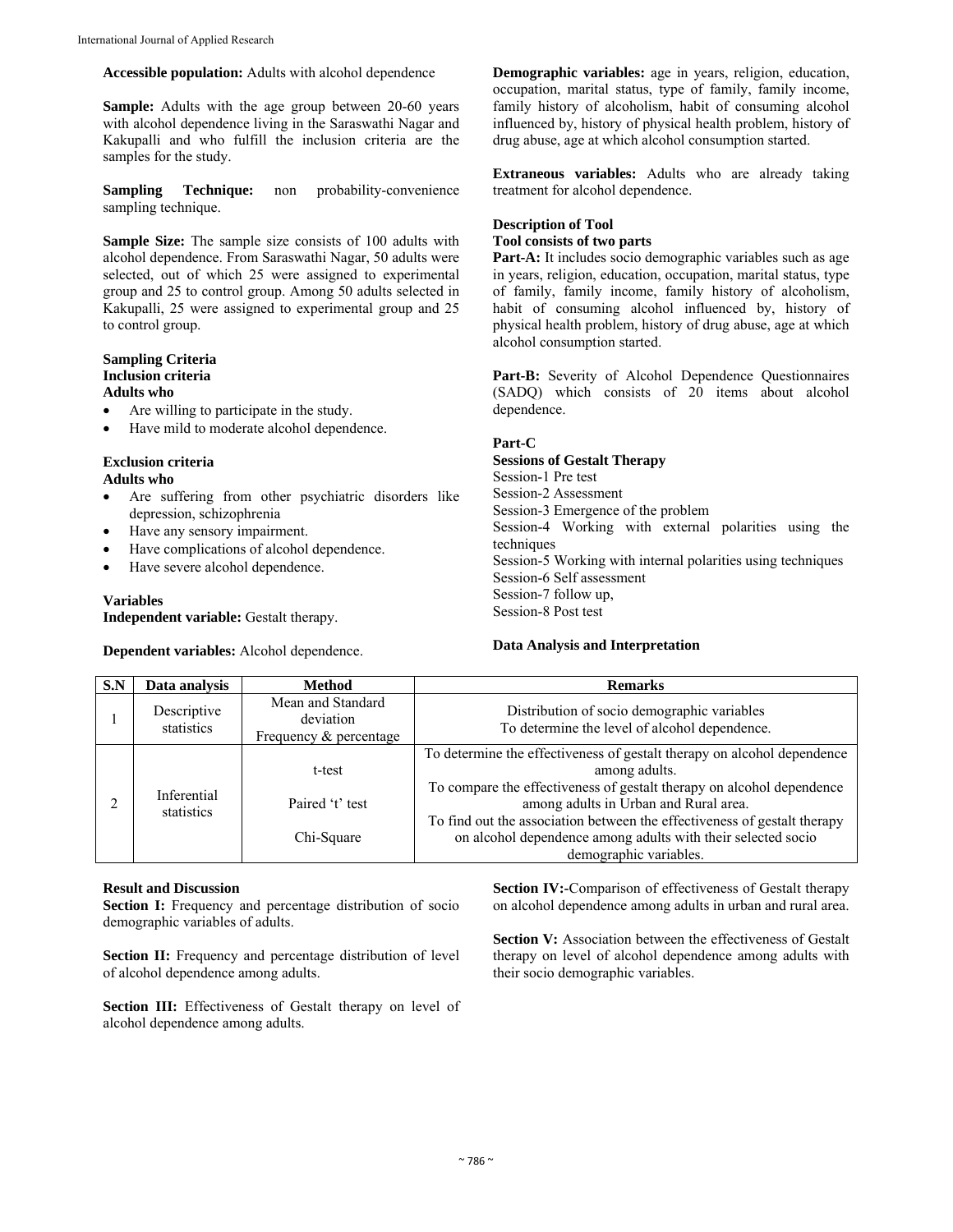



Percentage distribution of adults based on age in years.

#### Percentage distribution of adults based on religion



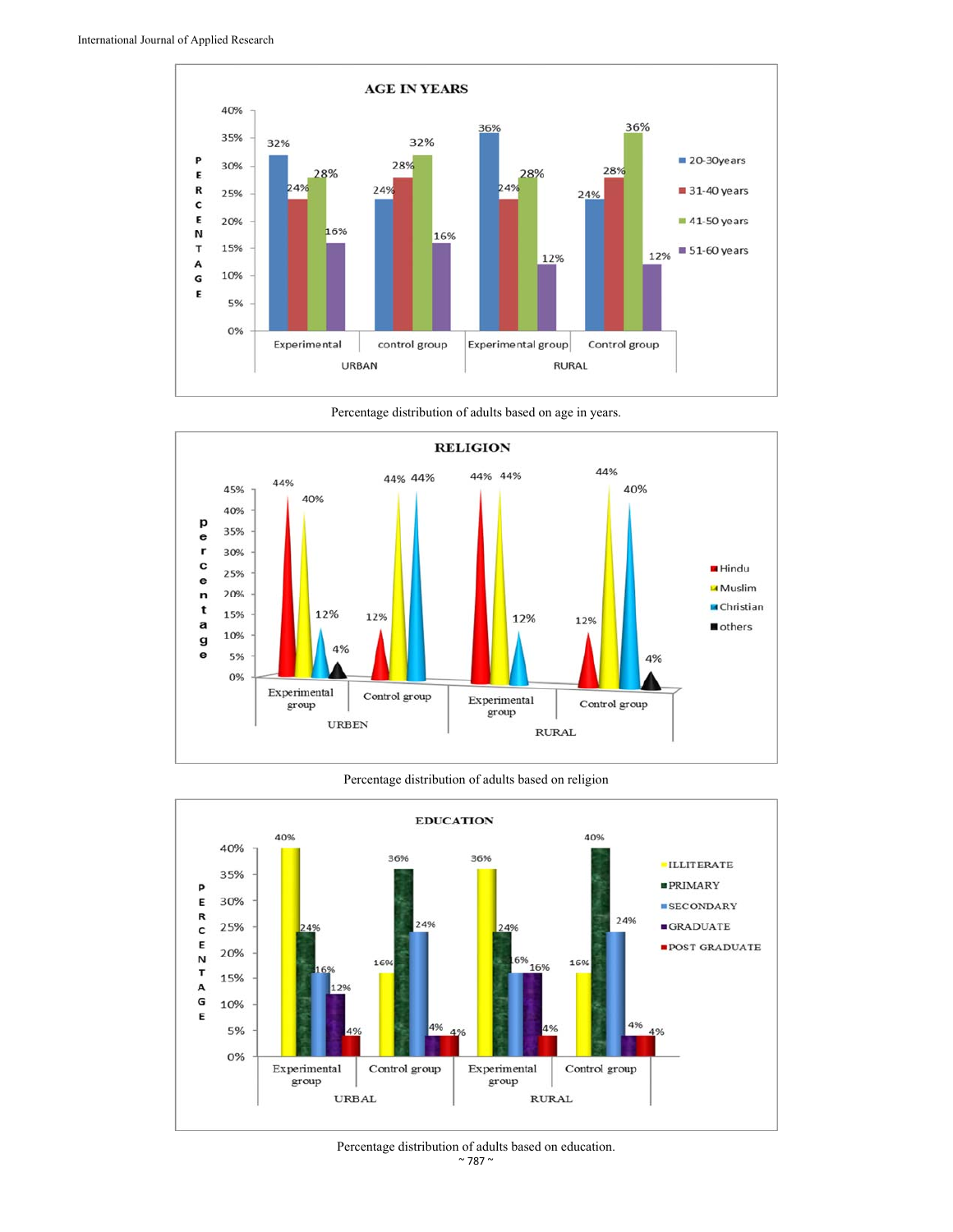

Percentage distribution of adults based on occupation



Percentage distribution of adults based on marital status



 $\sim$  788  $\sim$ Percentage distribution of adults based on type of family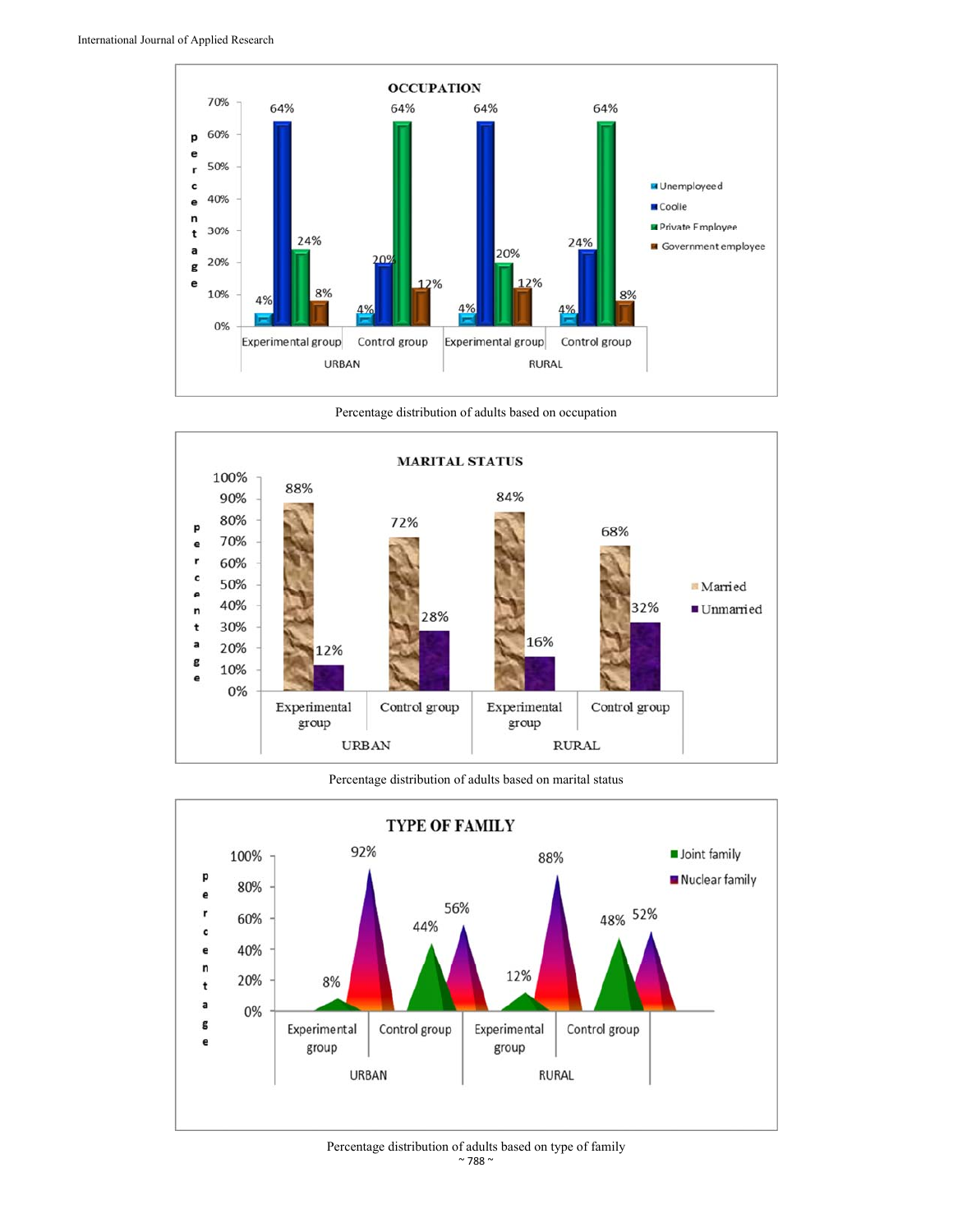

Percentage distribution of adults based on family history of alcoholism



Percentage distribution of adults based on alcohol influenced by.



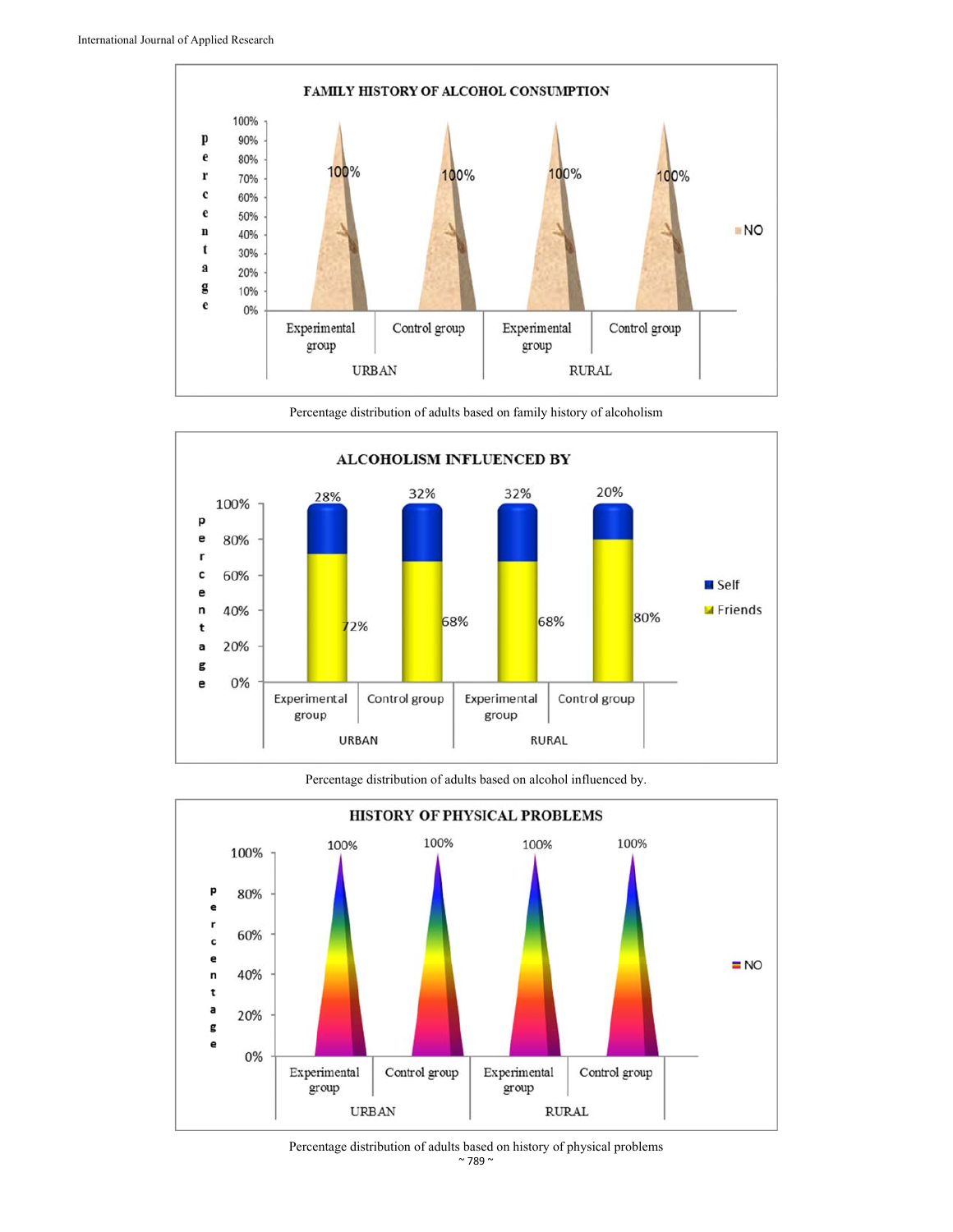

Percentage distribution of adult based on history of drug abuse.





Percentage distribution of adults based on age at which alcohol consumption started

Percentage distribution of adult based on duration of alcohol consumption started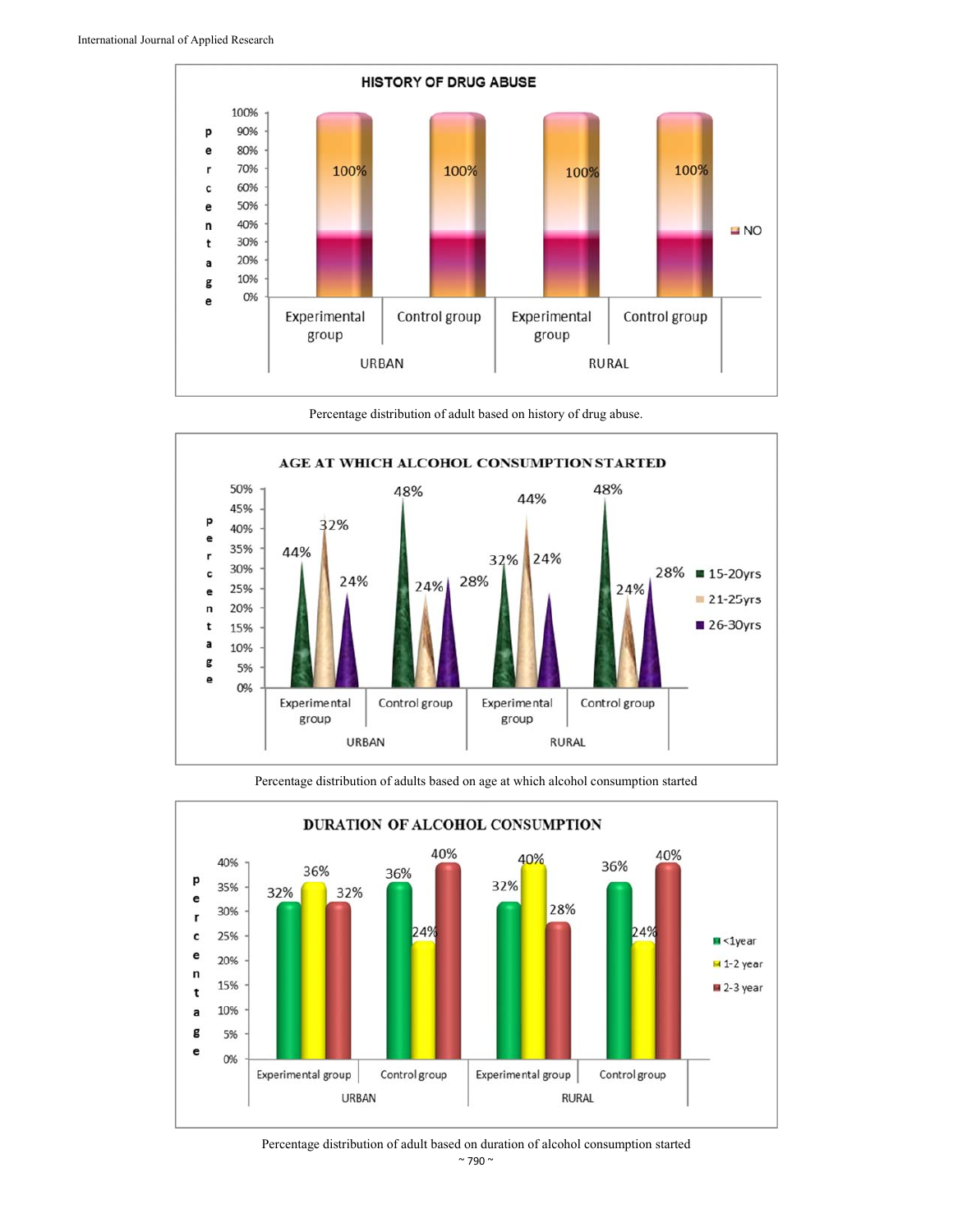

Percentage distribution of adults based on name of the brand



Percentage distribution of adults based on quantity of alcohol consumption



## **Section-II**

Percentage distribution of adults based on level of alcohol dependence.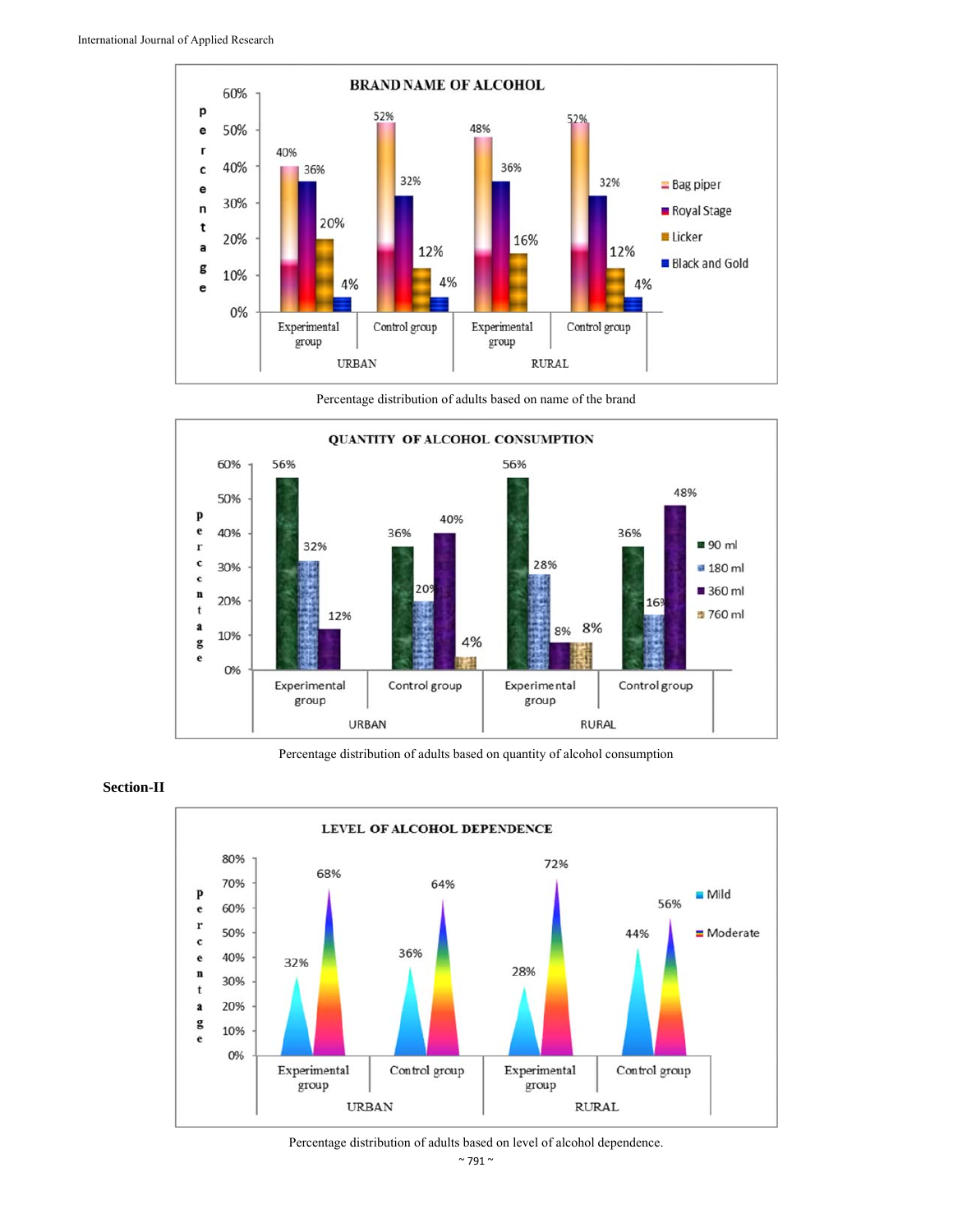### **Section –III**



Percentage distribution on effectiveness of gestalt therapy on level of alcohol dependence among adults in urban area



Percentage distribution on effectiveness of gestalt therapy on level of alcohol dependence among adults in rural area

#### **Section –III**

Mean and Standard deviation of effectiveness of Gestalt therapy on level of alcohol dependence among adults in Urban area

| Group                 | <b>Pre test</b> |           | Post test   |           | Paired 't' test                   |
|-----------------------|-----------------|-----------|-------------|-----------|-----------------------------------|
|                       | Mean            | <b>SD</b> | <b>Mean</b> | <b>SD</b> | Value                             |
| Experimental<br>group | 19.92           | 5.85      | 13.4        | 3.26      | $C = 9.05$<br>$T = 1.71$<br>$S^*$ |
| Control<br>group      | 17.12           | 3.95      | 18.04       | 4.45      | $C = 0.67$<br>$T = 1.71$<br>NS    |

Mean and Standard deviation of effectiveness of gestalt therapy on level of alcohol dependence among adults in rural area

|               | <b>Pre test</b> |           | Post test   |           | Paired 't'                           |
|---------------|-----------------|-----------|-------------|-----------|--------------------------------------|
| Group         | Mean            | <b>SD</b> | <b>Mean</b> | <b>SD</b> | test value                           |
| Experimental  | 21.24           | 6.4       | 19.96       | 5.01      | $C = 8.81$<br>$T = 1.71$<br>$S^{**}$ |
| Control group | 17.08           | 3.62      | 18.28       | 4.56      | $C=0.96$<br>$T = 1.71$<br>NS         |